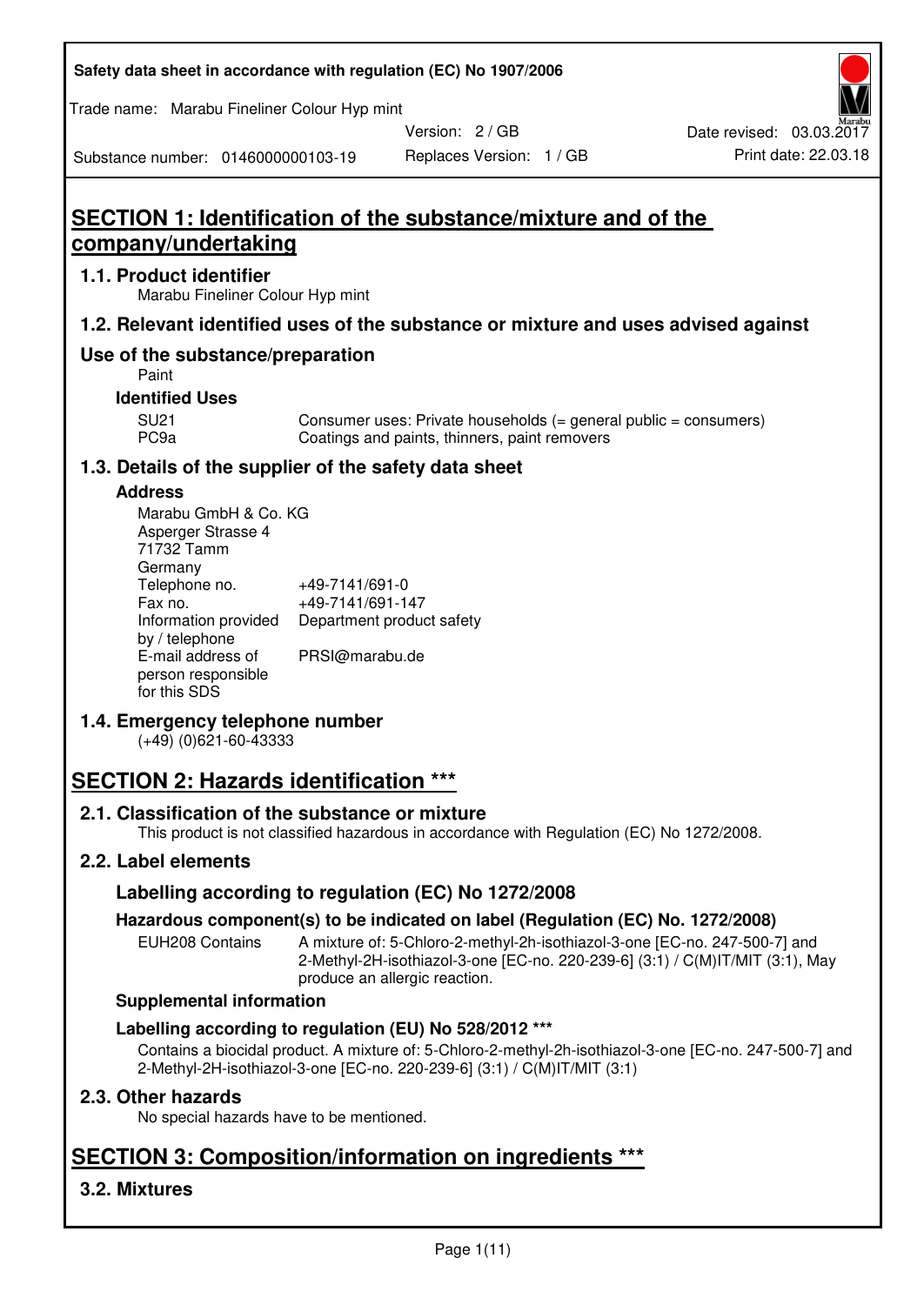| Safety data sheet in accordance with regulation (EC) No 1907/2006                                                                                      |                                                      |               |              |                          |      |                                                  |
|--------------------------------------------------------------------------------------------------------------------------------------------------------|------------------------------------------------------|---------------|--------------|--------------------------|------|--------------------------------------------------|
| Trade name: Marabu Fineliner Colour Hyp mint                                                                                                           |                                                      |               |              |                          |      |                                                  |
| Substance number: 0146000000103-19                                                                                                                     |                                                      | Version: 2/GB |              |                          |      | Date revised: 03.03.2017<br>Print date: 22.03.18 |
|                                                                                                                                                        |                                                      |               |              | Replaces Version: 1 / GB |      |                                                  |
| <b>Chemical characterization</b><br>Paint based on water                                                                                               |                                                      |               |              |                          |      |                                                  |
| <b>Hazardous ingredients</b>                                                                                                                           |                                                      |               |              |                          |      |                                                  |
| <b>Ethanediol</b>                                                                                                                                      |                                                      |               |              |                          |      |                                                  |
| CAS No.                                                                                                                                                | $107 - 21 - 1$                                       |               |              |                          |      |                                                  |
| EINECS no.                                                                                                                                             | 203-473-3<br>01-2119456816-28                        |               |              |                          |      |                                                  |
| Registration no.<br>Concentration                                                                                                                      | $>=$                                                 | 1             | $\lt$        | 10                       | $\%$ |                                                  |
|                                                                                                                                                        |                                                      |               |              |                          |      |                                                  |
| Classification (Regulation (EC) No. 1272/2008)                                                                                                         |                                                      |               |              |                          |      |                                                  |
|                                                                                                                                                        | Acute Tox. 4<br>STOT RE 2                            |               | H302<br>H373 |                          |      |                                                  |
|                                                                                                                                                        |                                                      |               |              |                          |      |                                                  |
| <b>Bronopol (INN)</b>                                                                                                                                  |                                                      |               |              |                          |      |                                                  |
| CAS No.<br>EINECS no.                                                                                                                                  | $52 - 51 - 7$<br>200-143-0                           |               |              |                          |      |                                                  |
| Concentration                                                                                                                                          | $>=$                                                 | 0,01          | $\lt$        | 0,1                      | $\%$ |                                                  |
|                                                                                                                                                        |                                                      |               |              |                          |      |                                                  |
| Classification (Regulation (EC) No. 1272/2008)                                                                                                         | Eye Dam. 1                                           |               | H318         |                          |      |                                                  |
|                                                                                                                                                        | Skin Irrit. 2                                        |               | H315         |                          |      |                                                  |
|                                                                                                                                                        | STOT SE3                                             |               | H335         |                          |      |                                                  |
|                                                                                                                                                        | Acute Tox. 4                                         |               | H302         |                          |      |                                                  |
|                                                                                                                                                        | Acute Tox. 4<br>Aquatic Acute 1                      |               | H312<br>H400 |                          |      |                                                  |
|                                                                                                                                                        | Aquatic Chronic 1                                    |               | H410         |                          |      |                                                  |
| Concentration limits (Regulation (EC) No. 1272/2008)                                                                                                   |                                                      |               |              |                          |      |                                                  |
|                                                                                                                                                        | Aquatic Acute 1<br>Aquatic Chronic $H410$ M = 1<br>1 | H400          | $M = 10$     |                          |      |                                                  |
| A mixture of: 5-Chloro-2-methyl-2h-isothiazol-3-one [EC-no. 247-500-7] and<br>2-Methyl-2H-isothiazol-3-one [EC-no. 220-239-6] (3:1) / C(M)IT/MIT (3:1) |                                                      |               |              |                          |      |                                                  |
| CAS No.                                                                                                                                                | 55965-84-9                                           |               |              |                          |      |                                                  |
| Concentration                                                                                                                                          |                                                      |               | $\,<\,$      | 0,0015                   | $\%$ |                                                  |
| Classification (Regulation (EC) No. 1272/2008)                                                                                                         |                                                      |               |              |                          |      |                                                  |
|                                                                                                                                                        | Acute Tox. 3                                         |               | H331         |                          |      |                                                  |
|                                                                                                                                                        | Aquatic Chronic 1<br>Aquatic Acute 1                 |               | H410<br>H400 |                          |      |                                                  |
|                                                                                                                                                        | Skin Sens. 1                                         |               | H317         |                          |      |                                                  |
|                                                                                                                                                        | Skin Corr. 1B                                        |               | H314         |                          |      |                                                  |
|                                                                                                                                                        | Acute Tox. 3<br>Acute Tox. 3                         |               | H311<br>H301 |                          |      |                                                  |
|                                                                                                                                                        |                                                      |               |              |                          |      |                                                  |
| Concentration limits (Regulation (EC) No. 1272/2008)                                                                                                   |                                                      |               |              |                          |      |                                                  |
|                                                                                                                                                        | Skin Corr. 1B<br>Eye Irrit. 2                        | H314<br>H319  | $>= 0,6$     | $\epsilon = 0.06 < 0.6$  |      |                                                  |
|                                                                                                                                                        | Skin Irrit. 2                                        | H315          |              | $\epsilon = 0.06 < 0.6$  |      |                                                  |
|                                                                                                                                                        | Skin Sens. 1                                         | H317          |              | $>= 0,0015$              |      |                                                  |
| <b>Further ingredients ***</b>                                                                                                                         |                                                      |               |              |                          |      |                                                  |
| Glycerol                                                                                                                                               |                                                      |               |              |                          |      |                                                  |
| CAS No.                                                                                                                                                | $56 - 81 - 5$                                        |               |              |                          |      |                                                  |
| EINECS no.<br>Concentration                                                                                                                            | 200-289-5<br>$>=$                                    | 10            | $\,<\,$      | 25                       | $\%$ | $[3]$                                            |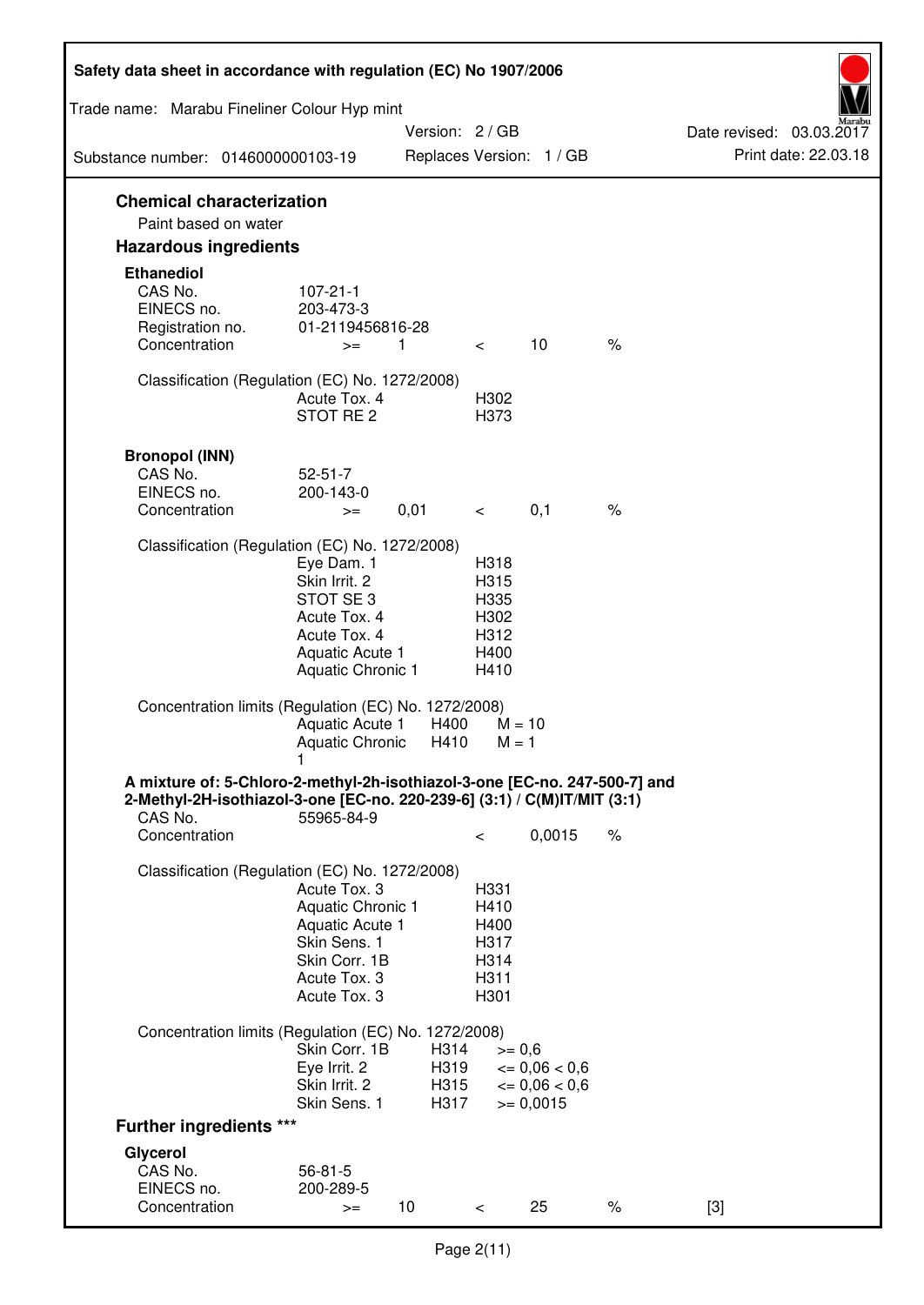| Safety data sheet in accordance with regulation (EC) No 1907/2006                                                       |                                                                                                            |                          |
|-------------------------------------------------------------------------------------------------------------------------|------------------------------------------------------------------------------------------------------------|--------------------------|
| Trade name: Marabu Fineliner Colour Hyp mint                                                                            | Version: 2 / GB                                                                                            | Date revised: 03.03.2017 |
| Substance number: 0146000000103-19                                                                                      | Replaces Version: 1 / GB                                                                                   | Print date: 22.03.18     |
|                                                                                                                         |                                                                                                            |                          |
| $\star$                                                                                                                 |                                                                                                            |                          |
| $\star$                                                                                                                 |                                                                                                            |                          |
| [3] Substance with occupational exposure limits                                                                         |                                                                                                            |                          |
| <b>SECTION 4: First aid measures</b>                                                                                    |                                                                                                            |                          |
| 4.1. Description of first aid measures                                                                                  |                                                                                                            |                          |
| After skin contact                                                                                                      |                                                                                                            |                          |
|                                                                                                                         | Wash with plenty of water and soap. Do NOT use solvents or thinners.                                       |                          |
| After eye contact                                                                                                       |                                                                                                            |                          |
| <b>After ingestion</b>                                                                                                  | Separate eyelids, wash the eyes thoroughly with water (15 min.). In case of irritation consult an oculist. |                          |
| medical treatment.                                                                                                      | Rinse mouth thoroughly with water. If larger amounts are swallowed or in the event of symptoms take        |                          |
| 4.2. Most important symptoms and effects, both acute and delayed<br>Until now no symptoms known so far.                 |                                                                                                            |                          |
| 4.3. Indication of any immediate medical attention and special treatment needed                                         |                                                                                                            |                          |
| Hints for the physician / treatment<br>Treat symptomatically                                                            |                                                                                                            |                          |
| <b>SECTION 5: Firefighting measures</b>                                                                                 |                                                                                                            |                          |
| 5.1. Extinguishing media                                                                                                |                                                                                                            |                          |
| Suitable extinguishing media<br>Carbon dioxide, Foam, Sand, Water                                                       |                                                                                                            |                          |
| 5.2. Special hazards arising from the substance or mixture<br>black smoke                                               | In the event of fire the following can be released: Carbon monoxide (CO); Carbon dioxide (CO2); dense      |                          |
| 5.3. Advice for firefighters                                                                                            |                                                                                                            |                          |
| <b>Other information</b>                                                                                                |                                                                                                            |                          |
|                                                                                                                         | Collect contaminated fire-fighting water separately, must not be discharged into the drains.               |                          |
| <b>SECTION 6: Accidental release measures</b>                                                                           |                                                                                                            |                          |
| 6.1. Personal precautions, protective equipment and emergency procedures<br>No particular measures required.            |                                                                                                            |                          |
| 6.2. Environmental precautions<br>No particular measures required.                                                      |                                                                                                            |                          |
| 6.3. Methods and material for containment and cleaning up<br>Clean preferably with a detergent - avoid use of solvents. |                                                                                                            |                          |

## **6.4. Reference to other sections**

Information regarding Safe handling, see Section 7. Information regarding personal protective measures, see Section 8. Information regarding waste disposal, see Section 13.

# **SECTION 7: Handling and storage**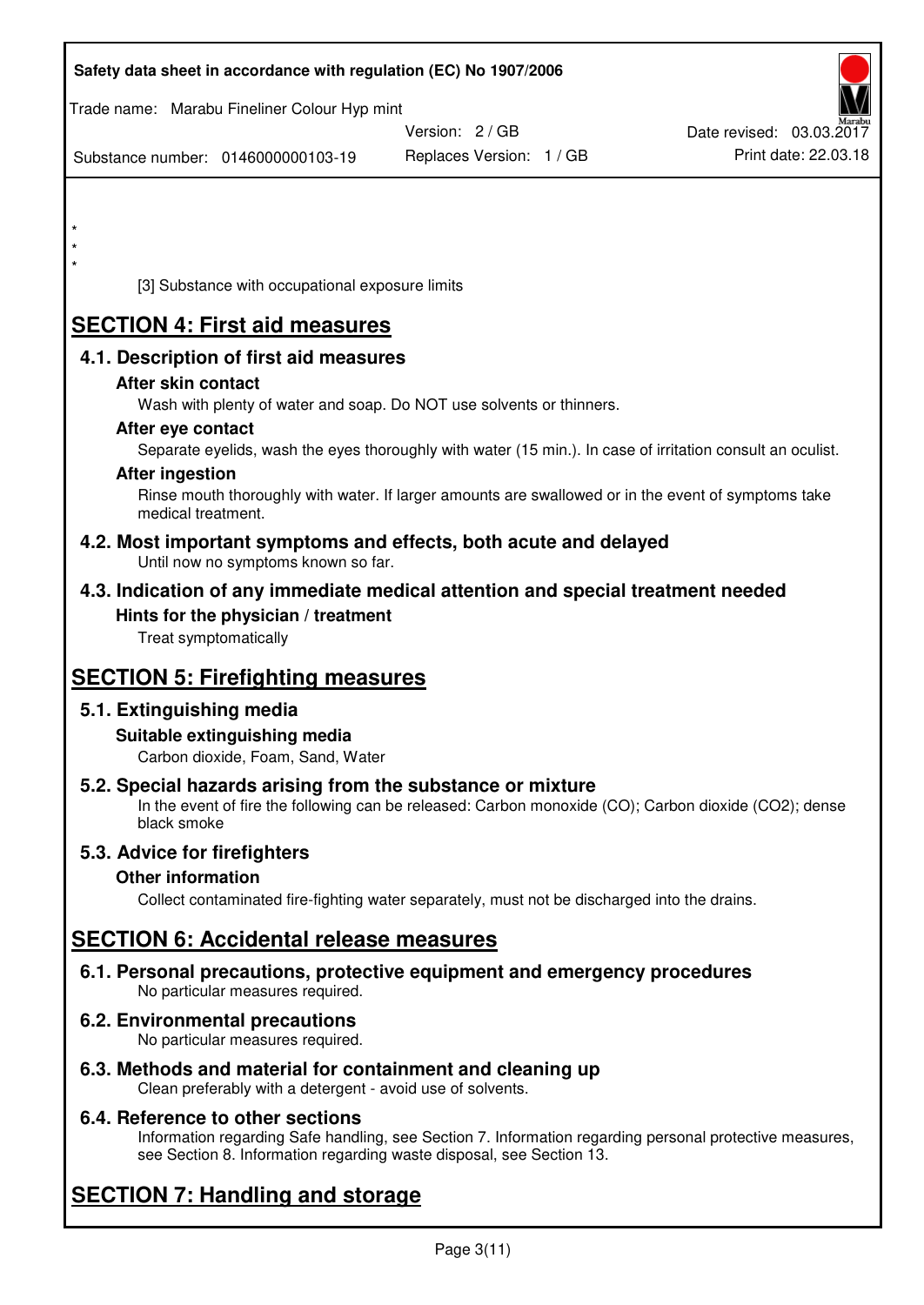| Safety data sheet in accordance with regulation (EC) No 1907/2006                                                                                                      |                                                                                                                                                                                                            |                          |  |  |  |
|------------------------------------------------------------------------------------------------------------------------------------------------------------------------|------------------------------------------------------------------------------------------------------------------------------------------------------------------------------------------------------------|--------------------------|--|--|--|
| Trade name: Marabu Fineliner Colour Hyp mint                                                                                                                           |                                                                                                                                                                                                            |                          |  |  |  |
|                                                                                                                                                                        | Version: 2/GB                                                                                                                                                                                              | Date revised: 03.03.2017 |  |  |  |
| Substance number: 0146000000103-19                                                                                                                                     | Replaces Version: 1 / GB                                                                                                                                                                                   | Print date: 22.03.18     |  |  |  |
| 7.1. Precautions for safe handling<br>Advice on safe handling<br>Advice on protection against fire and explosion<br>No special measures required.<br>Temperature class | Avoid skin and eye contact. Smoking, eating and drinking shall be prohibited in application area.<br>Classification of fires / temperature class / Ignition group / Dust explosion class<br>T <sub>2</sub> |                          |  |  |  |
|                                                                                                                                                                        | 7.2. Conditions for safe storage, including any incompatibilities                                                                                                                                          |                          |  |  |  |
| Requirements for storage rooms and vessels<br>Store in frostfree conditions.                                                                                           |                                                                                                                                                                                                            |                          |  |  |  |
| Storage class according to TRGS 510                                                                                                                                    |                                                                                                                                                                                                            |                          |  |  |  |
| Storage class according to<br><b>TRGS 510</b>                                                                                                                          | 12<br>Non-combustible liquids                                                                                                                                                                              |                          |  |  |  |
| 7.3. Specific end use(s)<br>Paint                                                                                                                                      |                                                                                                                                                                                                            |                          |  |  |  |
| <b>SECTION 8: Exposure controls/personal protection</b>                                                                                                                |                                                                                                                                                                                                            |                          |  |  |  |
| 8.1. Control parameters                                                                                                                                                |                                                                                                                                                                                                            |                          |  |  |  |
| <b>Exposure limit values</b>                                                                                                                                           |                                                                                                                                                                                                            |                          |  |  |  |
| <b>Ethanediol</b><br>List                                                                                                                                              | EH40                                                                                                                                                                                                       |                          |  |  |  |
| <b>Type</b>                                                                                                                                                            | WEL                                                                                                                                                                                                        |                          |  |  |  |
| Value<br>Skin resorption / sensibilisation: Sk;                                                                                                                        | 10<br>mg/m <sup>3</sup><br><b>Status: 2011</b>                                                                                                                                                             |                          |  |  |  |
| Glycerol                                                                                                                                                               |                                                                                                                                                                                                            |                          |  |  |  |
| List                                                                                                                                                                   | <b>EH40</b>                                                                                                                                                                                                |                          |  |  |  |
| Type<br>Value                                                                                                                                                          | <b>WEL</b><br>10<br>mg/m <sup>3</sup>                                                                                                                                                                      |                          |  |  |  |
| <b>Status: 2011</b>                                                                                                                                                    |                                                                                                                                                                                                            |                          |  |  |  |
| <b>Other information</b>                                                                                                                                               |                                                                                                                                                                                                            |                          |  |  |  |
| There are not known any further control parameters.                                                                                                                    |                                                                                                                                                                                                            |                          |  |  |  |
| <b>Derived No/Minimal Effect Levels (DNEL/DMEL)</b><br><b>Ethanediol</b>                                                                                               |                                                                                                                                                                                                            |                          |  |  |  |
| Type of value                                                                                                                                                          | Derived No Effect Level (DNEL)                                                                                                                                                                             |                          |  |  |  |
| Reference group                                                                                                                                                        | Worker                                                                                                                                                                                                     |                          |  |  |  |
| Duration of exposure<br>Route of exposure                                                                                                                              | Long term<br>inhalative                                                                                                                                                                                    |                          |  |  |  |
| Mode of action                                                                                                                                                         | Local effects                                                                                                                                                                                              |                          |  |  |  |
| Concentration                                                                                                                                                          | 35                                                                                                                                                                                                         | mg/m <sup>3</sup>        |  |  |  |
| Type of value                                                                                                                                                          | Derived No Effect Level (DNEL)                                                                                                                                                                             |                          |  |  |  |
| Reference group<br>Duration of exposure                                                                                                                                | Worker<br>Long term                                                                                                                                                                                        |                          |  |  |  |
| Route of exposure                                                                                                                                                      | dermal                                                                                                                                                                                                     |                          |  |  |  |
| Mode of action                                                                                                                                                         | Systemic effects                                                                                                                                                                                           |                          |  |  |  |
| Concentration                                                                                                                                                          | 106                                                                                                                                                                                                        | mg/kg                    |  |  |  |
| Type of value<br>Reference group                                                                                                                                       | Derived No Effect Level (DNEL)<br>Consumer                                                                                                                                                                 |                          |  |  |  |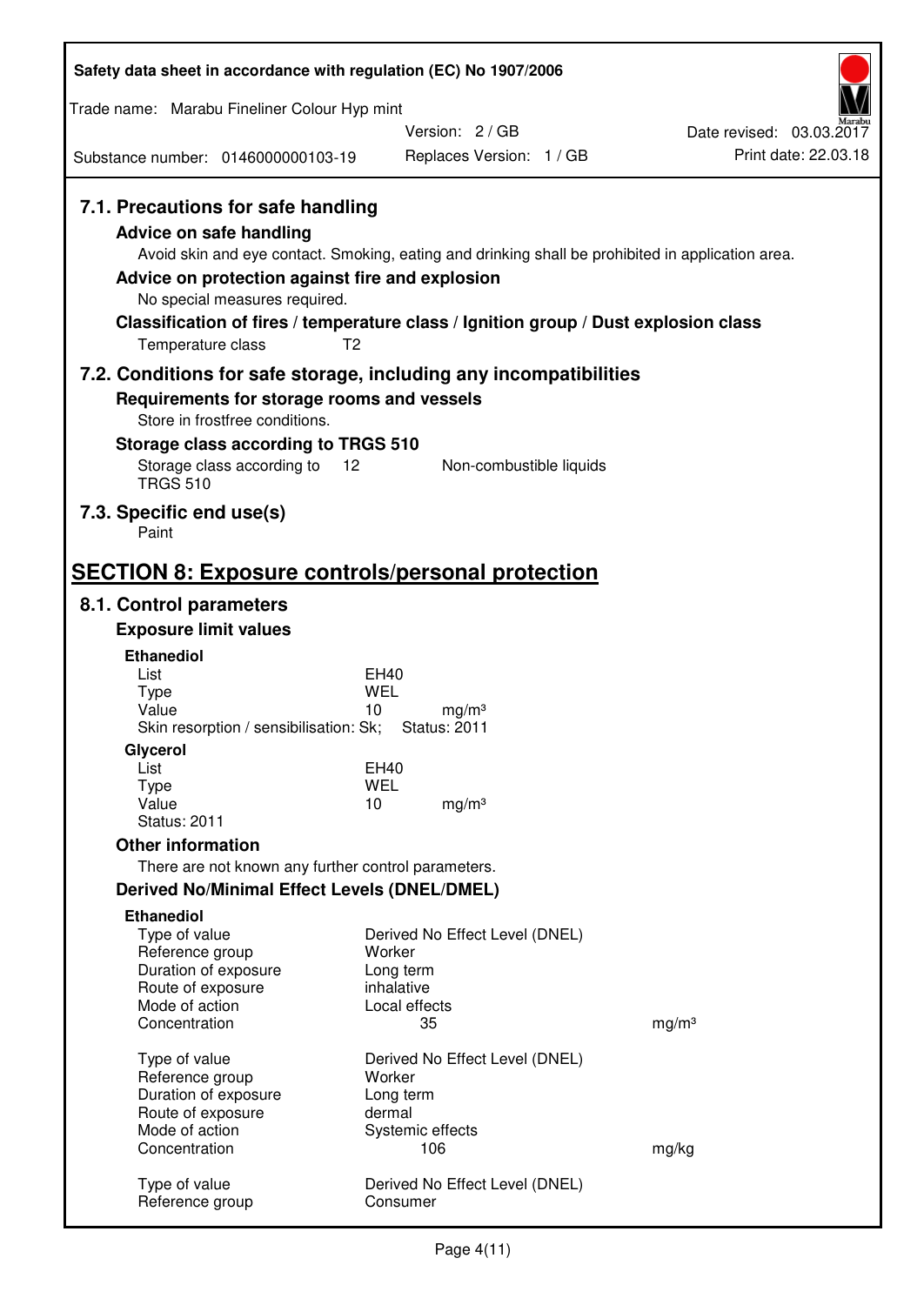| Safety data sheet in accordance with regulation (EC) No 1907/2006 |                                                                                                       |                                                  |  |  |  |
|-------------------------------------------------------------------|-------------------------------------------------------------------------------------------------------|--------------------------------------------------|--|--|--|
| Trade name: Marabu Fineliner Colour Hyp mint                      |                                                                                                       |                                                  |  |  |  |
| Substance number: 0146000000103-19                                | Version: 2 / GB<br>Replaces Version: 1 / GB                                                           | Date revised: 03.03.2017<br>Print date: 22.03.18 |  |  |  |
| Duration of exposure<br>Route of exposure                         | Long term<br>inhalative                                                                               |                                                  |  |  |  |
| Mode of action                                                    | Local effects                                                                                         |                                                  |  |  |  |
| Concentration                                                     | 7                                                                                                     | mg/m <sup>3</sup>                                |  |  |  |
| Type of value                                                     | Derived No Effect Level (DNEL)                                                                        |                                                  |  |  |  |
| Reference group                                                   | Consumer                                                                                              |                                                  |  |  |  |
| Duration of exposure                                              | Long term                                                                                             |                                                  |  |  |  |
| Route of exposure                                                 | dermal                                                                                                |                                                  |  |  |  |
| Mode of action                                                    | Systemic effects                                                                                      |                                                  |  |  |  |
| Concentration                                                     | 53                                                                                                    | mg/kg                                            |  |  |  |
| <b>Predicted No Effect Concentration (PNEC)</b>                   |                                                                                                       |                                                  |  |  |  |
| <b>Ethanediol</b>                                                 |                                                                                                       |                                                  |  |  |  |
| Type of value                                                     | <b>PNEC</b>                                                                                           |                                                  |  |  |  |
| <b>Type</b>                                                       | Freshwater                                                                                            |                                                  |  |  |  |
| Concentration                                                     | 10                                                                                                    | mg/l                                             |  |  |  |
| Type of value                                                     | <b>PNEC</b>                                                                                           |                                                  |  |  |  |
| <b>Type</b>                                                       | Saltwater                                                                                             |                                                  |  |  |  |
| Concentration                                                     | 1                                                                                                     | mg/l                                             |  |  |  |
| Type of value                                                     | <b>PNEC</b>                                                                                           |                                                  |  |  |  |
| <b>Type</b>                                                       | Water (intermittent release)                                                                          |                                                  |  |  |  |
| Concentration                                                     | 10                                                                                                    | mg/l                                             |  |  |  |
| Type of value                                                     | <b>PNEC</b>                                                                                           |                                                  |  |  |  |
| <b>Type</b>                                                       | Sewage treatment plant (STP)                                                                          |                                                  |  |  |  |
| Concentration                                                     | 199,5                                                                                                 | mg/l                                             |  |  |  |
| Type of value                                                     | <b>PNEC</b>                                                                                           |                                                  |  |  |  |
| Type                                                              | Freshwater sediment                                                                                   |                                                  |  |  |  |
| Concentration                                                     | 37                                                                                                    | mg/kg                                            |  |  |  |
| Type of value                                                     | <b>PNEC</b>                                                                                           |                                                  |  |  |  |
| Type                                                              | Marine sediment                                                                                       |                                                  |  |  |  |
| Concentration                                                     | 3,7                                                                                                   | mg/kg                                            |  |  |  |
| Type of value                                                     | <b>PNEC</b>                                                                                           |                                                  |  |  |  |
| <b>Type</b>                                                       | Soil                                                                                                  |                                                  |  |  |  |
| Concentration                                                     | 1,53                                                                                                  | mg/kg                                            |  |  |  |
| 8.2. Exposure controls                                            |                                                                                                       |                                                  |  |  |  |
| <b>Exposure controls</b>                                          |                                                                                                       |                                                  |  |  |  |
| Provide adequate ventilation.                                     |                                                                                                       |                                                  |  |  |  |
| <b>Respiratory protection</b>                                     |                                                                                                       |                                                  |  |  |  |
| Not necessary.                                                    |                                                                                                       |                                                  |  |  |  |
| <b>Hand protection</b>                                            |                                                                                                       |                                                  |  |  |  |
| Not necessary.                                                    |                                                                                                       |                                                  |  |  |  |
| In case of intensive contact wear protective gloves.              | There is no one glove material or combination of materials that will give unlimited resistance to any |                                                  |  |  |  |
| individual or combination of chemicals.                           |                                                                                                       |                                                  |  |  |  |
|                                                                   | For prolonged or repeated handling nitrile rubber gloves with textile undergloves are required.       |                                                  |  |  |  |
| Material thickness<br>$\, > \,$                                   | 0,5<br>mm                                                                                             |                                                  |  |  |  |
| Breakthrough time<br>$\,<\,$                                      | 30<br>min                                                                                             |                                                  |  |  |  |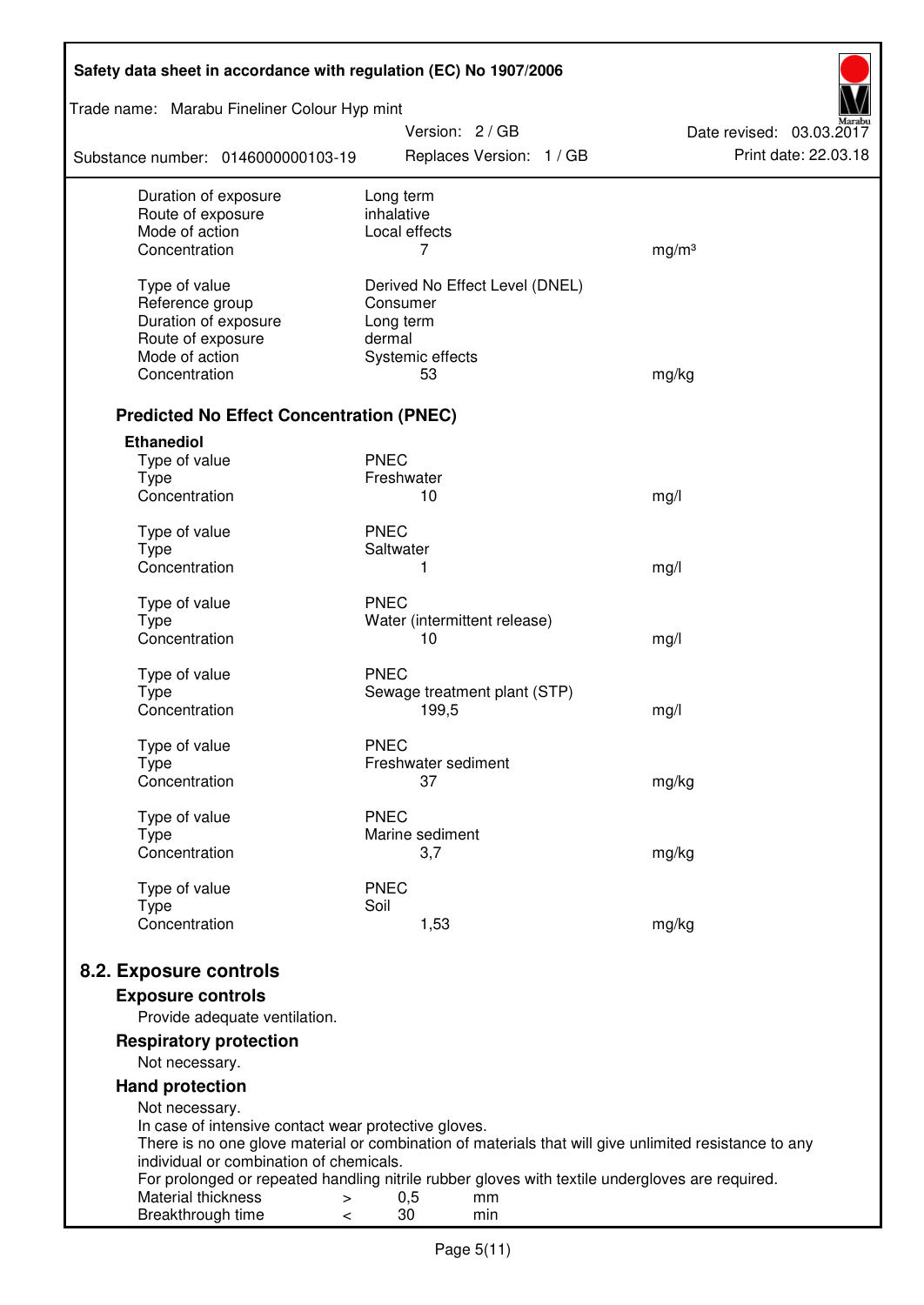| Safety data sheet in accordance with regulation (EC) No 1907/2006                                                                                                                                                                                                                                                                                                                                |                                                      |                 |                          |                                                                                                                                                                                                                                                                                                                    |  |
|--------------------------------------------------------------------------------------------------------------------------------------------------------------------------------------------------------------------------------------------------------------------------------------------------------------------------------------------------------------------------------------------------|------------------------------------------------------|-----------------|--------------------------|--------------------------------------------------------------------------------------------------------------------------------------------------------------------------------------------------------------------------------------------------------------------------------------------------------------------|--|
| Trade name: Marabu Fineliner Colour Hyp mint                                                                                                                                                                                                                                                                                                                                                     |                                                      |                 |                          |                                                                                                                                                                                                                                                                                                                    |  |
|                                                                                                                                                                                                                                                                                                                                                                                                  |                                                      | Version: 2 / GB |                          | Date revised: 03.03.2017                                                                                                                                                                                                                                                                                           |  |
| Substance number: 0146000000103-19                                                                                                                                                                                                                                                                                                                                                               |                                                      |                 | Replaces Version: 1 / GB | Print date: 22.03.18                                                                                                                                                                                                                                                                                               |  |
| The breakthrough time must be greater than the end use time of the product.<br>replacement must be followed.<br>Gloves should be replaced regularly and if there is any sign of damage to the glove material.<br>Always ensure that gloves are free from defects and that they are stored and used correctly.<br>maintenance.<br>once exposure has occurred.<br>Eye protection<br>Not necessary. |                                                      |                 |                          | The instructions and information provided by the glove manufacturer on use, storage, maintenance and<br>The performance or effectiveness of the glove may be reduced by physical/ chemical damage and poor<br>Barrier creams may help to protect the exposed areas of the skin, they should however not be applied |  |
| <b>Body protection</b><br>Not applicable.                                                                                                                                                                                                                                                                                                                                                        |                                                      |                 |                          |                                                                                                                                                                                                                                                                                                                    |  |
| <b>SECTION 9: Physical and chemical properties</b>                                                                                                                                                                                                                                                                                                                                               |                                                      |                 |                          |                                                                                                                                                                                                                                                                                                                    |  |
| 9.1. Information on basic physical and chemical properties                                                                                                                                                                                                                                                                                                                                       |                                                      |                 |                          |                                                                                                                                                                                                                                                                                                                    |  |
| Form                                                                                                                                                                                                                                                                                                                                                                                             | liquid                                               |                 |                          |                                                                                                                                                                                                                                                                                                                    |  |
| <b>Colour</b>                                                                                                                                                                                                                                                                                                                                                                                    | coloured                                             |                 |                          |                                                                                                                                                                                                                                                                                                                    |  |
| <b>Odour</b>                                                                                                                                                                                                                                                                                                                                                                                     | odourless                                            |                 |                          |                                                                                                                                                                                                                                                                                                                    |  |
| <b>Odour threshold</b>                                                                                                                                                                                                                                                                                                                                                                           |                                                      |                 |                          |                                                                                                                                                                                                                                                                                                                    |  |
| Remarks                                                                                                                                                                                                                                                                                                                                                                                          | No data available                                    |                 |                          |                                                                                                                                                                                                                                                                                                                    |  |
| <b>Melting point</b>                                                                                                                                                                                                                                                                                                                                                                             |                                                      |                 |                          |                                                                                                                                                                                                                                                                                                                    |  |
| Remarks                                                                                                                                                                                                                                                                                                                                                                                          | not determined                                       |                 |                          |                                                                                                                                                                                                                                                                                                                    |  |
| <b>Freezing point</b>                                                                                                                                                                                                                                                                                                                                                                            |                                                      |                 |                          |                                                                                                                                                                                                                                                                                                                    |  |
| Remarks                                                                                                                                                                                                                                                                                                                                                                                          | not determined                                       |                 |                          |                                                                                                                                                                                                                                                                                                                    |  |
| Initial boiling point and boiling range                                                                                                                                                                                                                                                                                                                                                          |                                                      |                 |                          |                                                                                                                                                                                                                                                                                                                    |  |
| Value                                                                                                                                                                                                                                                                                                                                                                                            | 100<br>appr.                                         |                 |                          | °C                                                                                                                                                                                                                                                                                                                 |  |
| Pressure<br>Source                                                                                                                                                                                                                                                                                                                                                                               | Literature value                                     | 1.013           | hPa                      |                                                                                                                                                                                                                                                                                                                    |  |
|                                                                                                                                                                                                                                                                                                                                                                                                  |                                                      |                 |                          |                                                                                                                                                                                                                                                                                                                    |  |
| <b>Flash point</b><br>Remarks                                                                                                                                                                                                                                                                                                                                                                    |                                                      |                 |                          |                                                                                                                                                                                                                                                                                                                    |  |
|                                                                                                                                                                                                                                                                                                                                                                                                  | Not applicable                                       |                 |                          |                                                                                                                                                                                                                                                                                                                    |  |
| Evaporation rate (ether $= 1$ ) :<br>Remarks                                                                                                                                                                                                                                                                                                                                                     | not determined                                       |                 |                          |                                                                                                                                                                                                                                                                                                                    |  |
| Flammability (solid, gas)                                                                                                                                                                                                                                                                                                                                                                        |                                                      |                 |                          |                                                                                                                                                                                                                                                                                                                    |  |
| Not applicable                                                                                                                                                                                                                                                                                                                                                                                   |                                                      |                 |                          |                                                                                                                                                                                                                                                                                                                    |  |
| Upper/lower flammability or explosive limits                                                                                                                                                                                                                                                                                                                                                     |                                                      |                 |                          |                                                                                                                                                                                                                                                                                                                    |  |
| Lower explosion limit<br>Upper explosion limit<br>Source                                                                                                                                                                                                                                                                                                                                         | 3,2<br>appr.<br>53<br>appr.<br>Literature value      |                 |                          | $%$ (V)<br>$%$ $(V)$                                                                                                                                                                                                                                                                                               |  |
| Vapour pressure                                                                                                                                                                                                                                                                                                                                                                                  |                                                      |                 |                          |                                                                                                                                                                                                                                                                                                                    |  |
| Value<br>Temperature<br>Method                                                                                                                                                                                                                                                                                                                                                                   | 23<br>appr.<br>20<br>Value taken from the literature |                 | °C                       | hPa                                                                                                                                                                                                                                                                                                                |  |
| <b>Vapour density</b>                                                                                                                                                                                                                                                                                                                                                                            |                                                      |                 |                          |                                                                                                                                                                                                                                                                                                                    |  |
| Remarks                                                                                                                                                                                                                                                                                                                                                                                          | not determined                                       |                 |                          |                                                                                                                                                                                                                                                                                                                    |  |
| <b>Density</b>                                                                                                                                                                                                                                                                                                                                                                                   |                                                      |                 |                          |                                                                                                                                                                                                                                                                                                                    |  |
| Remarks                                                                                                                                                                                                                                                                                                                                                                                          | not determined                                       |                 |                          |                                                                                                                                                                                                                                                                                                                    |  |
| Solubility in water                                                                                                                                                                                                                                                                                                                                                                              |                                                      |                 |                          |                                                                                                                                                                                                                                                                                                                    |  |
| Remarks                                                                                                                                                                                                                                                                                                                                                                                          | miscible                                             |                 |                          |                                                                                                                                                                                                                                                                                                                    |  |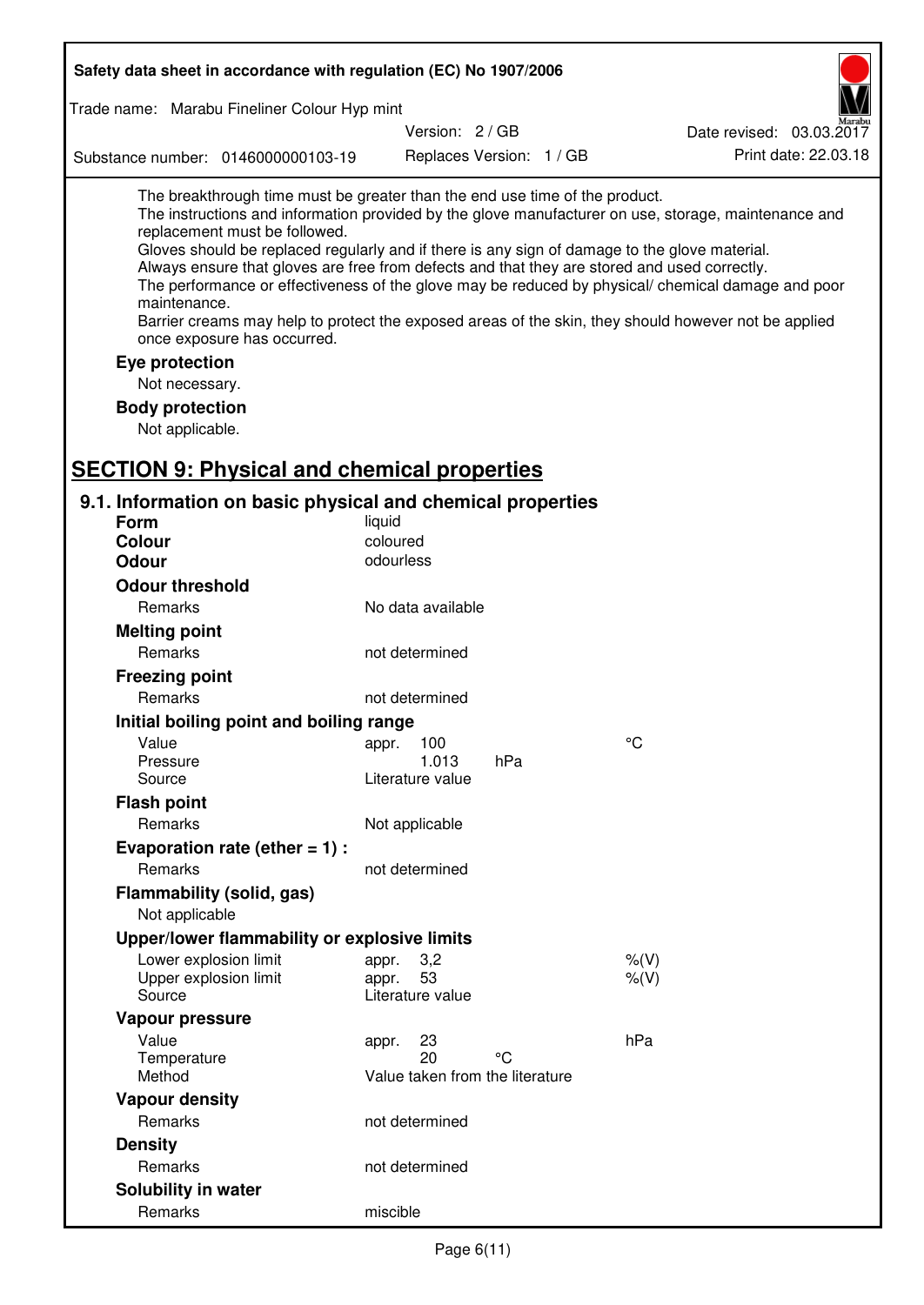| Safety data sheet in accordance with regulation (EC) No 1907/2006         |                                                                   |                 |                                                  |  |  |  |
|---------------------------------------------------------------------------|-------------------------------------------------------------------|-----------------|--------------------------------------------------|--|--|--|
| Trade name: Marabu Fineliner Colour Hyp mint                              |                                                                   |                 |                                                  |  |  |  |
| Substance number: 0146000000103-19                                        | Version: 2/GB<br>Replaces Version: 1 / GB                         |                 | Date revised: 03.03.2017<br>Print date: 22.03.18 |  |  |  |
| Ignition temperature                                                      |                                                                   |                 |                                                  |  |  |  |
| Value                                                                     | 410<br>appr.                                                      | $\rm ^{\circ}C$ |                                                  |  |  |  |
| Source                                                                    | Literature value                                                  |                 |                                                  |  |  |  |
| <b>Viscosity</b><br>Remarks                                               |                                                                   |                 |                                                  |  |  |  |
| Remarks                                                                   | not determined                                                    |                 |                                                  |  |  |  |
| 9.2. Other information                                                    |                                                                   |                 |                                                  |  |  |  |
| <b>Other information</b>                                                  |                                                                   |                 |                                                  |  |  |  |
| None known                                                                |                                                                   |                 |                                                  |  |  |  |
| <b>SECTION 10: Stability and reactivity</b>                               |                                                                   |                 |                                                  |  |  |  |
| 10.1. Reactivity<br>None                                                  |                                                                   |                 |                                                  |  |  |  |
| 10.2. Chemical stability<br>No hazardous reactions known.                 |                                                                   |                 |                                                  |  |  |  |
| 10.3. Possibility of hazardous reactions<br>No hazardous reactions known. |                                                                   |                 |                                                  |  |  |  |
| 10.4. Conditions to avoid<br>No hazardous reactions known.                |                                                                   |                 |                                                  |  |  |  |
| 10.5. Incompatible materials                                              |                                                                   |                 |                                                  |  |  |  |
| None<br>10.6. Hazardous decomposition products                            |                                                                   |                 |                                                  |  |  |  |
| No hazardous decomposition products known.                                |                                                                   |                 |                                                  |  |  |  |
| <b>SECTION 11: Toxicological information</b>                              |                                                                   |                 |                                                  |  |  |  |
| 11.1. Information on toxicological effects                                |                                                                   |                 |                                                  |  |  |  |
| <b>Acute oral toxicity</b>                                                |                                                                   |                 |                                                  |  |  |  |
| Remarks                                                                   | Based on available data, the classification criteria are not met. |                 |                                                  |  |  |  |
| <b>Acute dermal toxicity</b>                                              |                                                                   |                 |                                                  |  |  |  |
| Remarks                                                                   | Based on available data, the classification criteria are not met. |                 |                                                  |  |  |  |
| <b>Acute inhalational toxicity</b>                                        |                                                                   |                 |                                                  |  |  |  |
| Remarks                                                                   | Based on available data, the classification criteria are not met. |                 |                                                  |  |  |  |
| <b>Skin corrosion/irritation</b><br>Remarks                               | Based on available data, the classification criteria are not met. |                 |                                                  |  |  |  |
| Serious eye damage/irritation                                             |                                                                   |                 |                                                  |  |  |  |
| Remarks                                                                   | Based on available data, the classification criteria are not met. |                 |                                                  |  |  |  |
| <b>Sensitization</b>                                                      |                                                                   |                 |                                                  |  |  |  |
| Remarks                                                                   | Based on available data, the classification criteria are not met. |                 |                                                  |  |  |  |
| <b>Mutagenicity</b>                                                       |                                                                   |                 |                                                  |  |  |  |
| Remarks                                                                   | Based on available data, the classification criteria are not met. |                 |                                                  |  |  |  |
| <b>Reproductive toxicity</b>                                              |                                                                   |                 |                                                  |  |  |  |
| Remarks                                                                   | Based on available data, the classification criteria are not met. |                 |                                                  |  |  |  |
| Carcinogenicity                                                           |                                                                   |                 |                                                  |  |  |  |
| Remarks                                                                   | Based on available data, the classification criteria are not met. |                 |                                                  |  |  |  |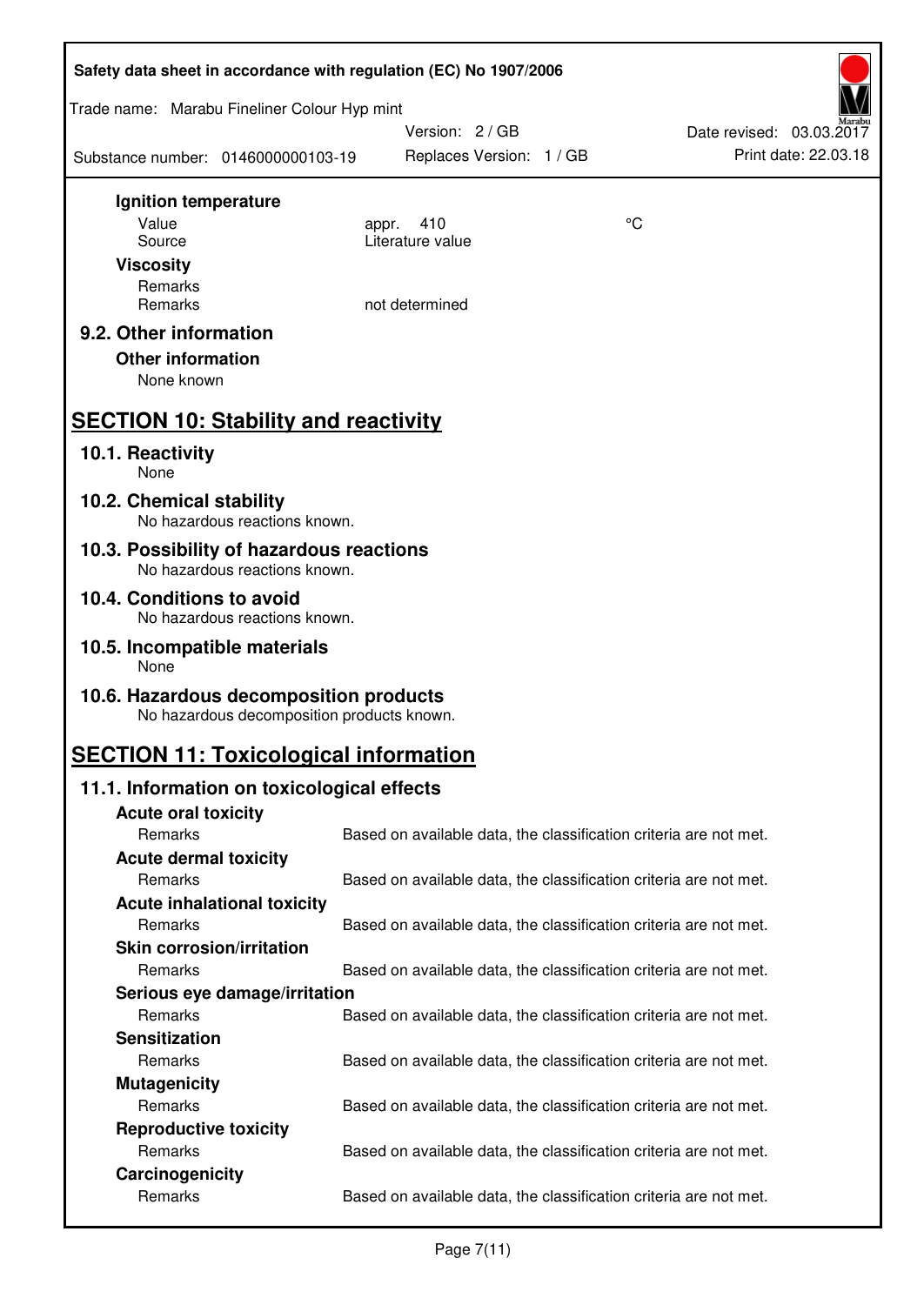#### **Safety data sheet in accordance with regulation (EC) No 1907/2006**

Trade name: Marabu Fineliner Colour Hyp mint

Version: 2 / GB

Date revised: 03.03.2017

Substance number: 0146000000103-19

Replaces Version: 1 / GB Print date: 22.03.18

## **Specific Target Organ Toxicity (STOT)**

**Single exposure** 

Based on available data, the classification criteria are not met.

**Repeated exposure** 

Remarks Based on available data, the classification criteria are not met.

#### **Aspiration hazard**

Based on available data, the classification criteria are not met.

#### **Experience in practice**

Provided all the recommended protective and safety precautions are taken, experience shows that no risk to health can be expected.

#### **Other information**

There are no data available on the mixture itself. The mixture has been assessed following the additivity method of the GHS/CLP Regulation (EC) No 1272/2008.

## **SECTION 12: Ecological information**

## **12.1. Toxicity**

#### **General information**

There are no data available on the mixture itself.Do not allow to enter drains or water courses.The mixture has been assessed following the summation method of the CLP Regulation (EC) No 1272/2008 and is not classified as dangerous for the environment.

## **12.2. Persistence and degradability**

#### **General information**

There are no data available on the mixture itself.

## **12.3. Bioaccumulative potential**

#### **General information**

There are no data available on the mixture itself.

#### **12.4. Mobility in soil**

#### **General information**

There are no data available on the mixture itself.

**12.5. Results of PBT and vPvB assessment** 

#### **General information**

There are no data available on the mixture itself.

#### **12.6. Other adverse effects**

#### **General information**

There are no data available on the mixture itself.

# **SECTION 13: Disposal considerations**

## **13.1. Waste treatment methods**

## **Disposal recommendations for the product**

The product can be placed with other household refuse. Small residues in containers can be washed-out with water and put into the drainage system.

#### **Disposal recommendations for packaging**

Packaging that cannot be cleaned should be disposed off as product waste. Completely emptied packagings can be given for recycling.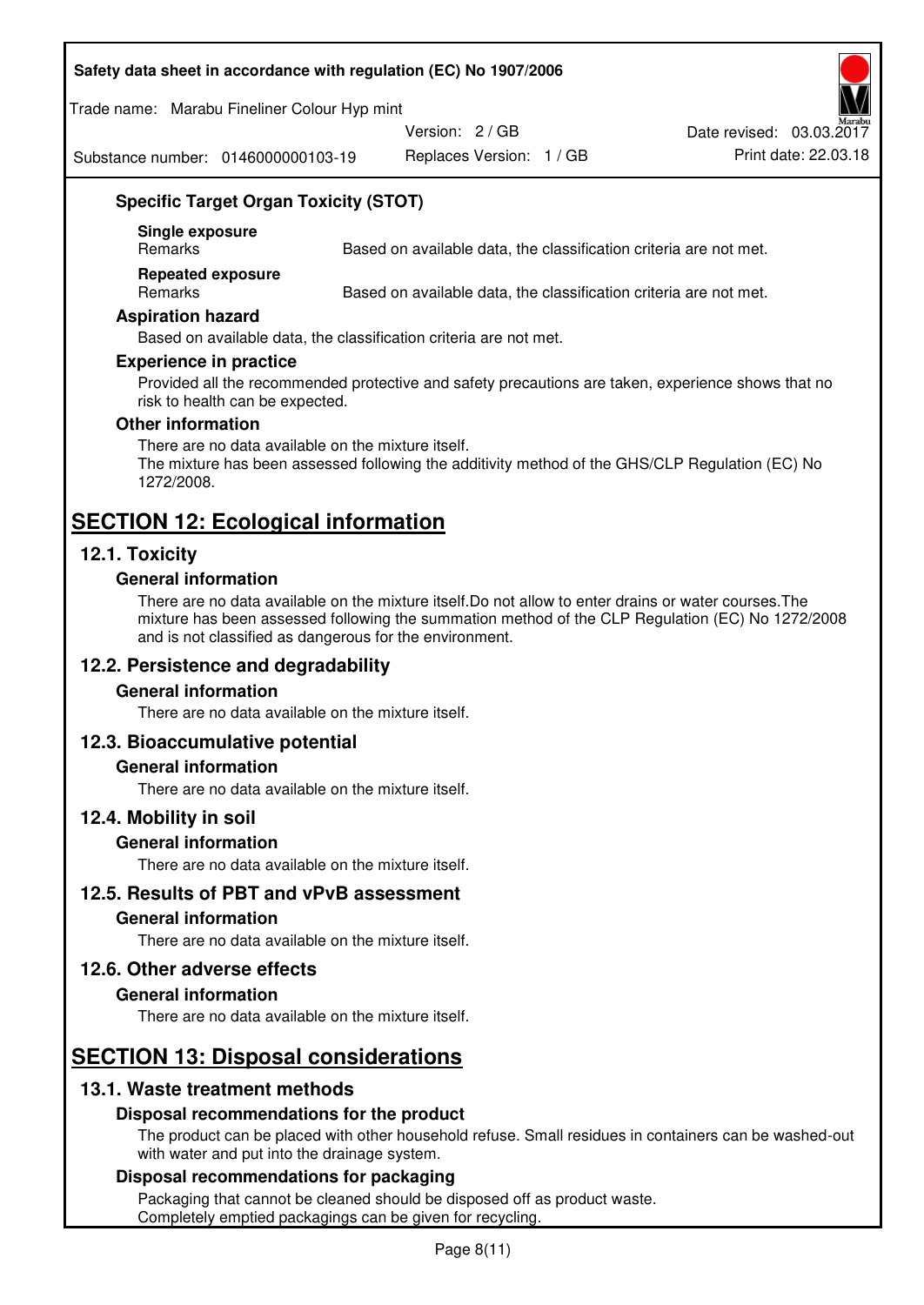| Safety data sheet in accordance with regulation (EC) No 1907/2006                                                                                                                                                                                                                                    |                                                                                           |                          |  |  |  |  |
|------------------------------------------------------------------------------------------------------------------------------------------------------------------------------------------------------------------------------------------------------------------------------------------------------|-------------------------------------------------------------------------------------------|--------------------------|--|--|--|--|
| Trade name: Marabu Fineliner Colour Hyp mint                                                                                                                                                                                                                                                         |                                                                                           |                          |  |  |  |  |
|                                                                                                                                                                                                                                                                                                      | Version: 2 / GB                                                                           | Date revised: 03.03.2017 |  |  |  |  |
| Substance number: 0146000000103-19                                                                                                                                                                                                                                                                   | Replaces Version: 1 / GB                                                                  | Print date: 22.03.18     |  |  |  |  |
| <b>SECTION 14: Transport information</b>                                                                                                                                                                                                                                                             |                                                                                           |                          |  |  |  |  |
| <b>Land transport ADR/RID</b><br>Non-dangerous goods<br>14.1. UN number<br>UN-                                                                                                                                                                                                                       |                                                                                           |                          |  |  |  |  |
| 14.2. UN proper shipping name                                                                                                                                                                                                                                                                        |                                                                                           |                          |  |  |  |  |
| 14.3. Transport hazard class(es)<br>Class<br>Label<br>14.4. Packing group<br>Packing group<br>Transport category<br>14.5. Environmental hazards                                                                                                                                                      | 0                                                                                         |                          |  |  |  |  |
| <b>Marine transport IMDG/GGVSee</b><br>14.1. UN number<br>UN -<br>14.2. UN proper shipping name                                                                                                                                                                                                      | The product does not constitute a hazardous substance in sea transport.                   |                          |  |  |  |  |
| 14.3. Transport hazard class(es)<br>Class<br>Subsidiary risk<br>14.4. Packing group<br>Packing group<br>14.5. Environmental hazards<br>no                                                                                                                                                            |                                                                                           |                          |  |  |  |  |
| Air transport ICAO/IATA<br>14.1. UN number<br>$UN -$<br>14.2. UN proper shipping name                                                                                                                                                                                                                | The product does not constitute a hazardous substance in air transport.                   |                          |  |  |  |  |
| 14.3. Transport hazard class(es)                                                                                                                                                                                                                                                                     |                                                                                           |                          |  |  |  |  |
| Class<br>Subsidiary risk<br>14.4. Packing group<br>Packing group<br>14.5. Environmental hazards                                                                                                                                                                                                      |                                                                                           |                          |  |  |  |  |
| Information for all modes of transport<br>14.6. Special precautions for user<br>Transport within the user's premises:<br>Always transport in closed containers that are upright and secure.<br>Ensure that persons transporting the product know what to do in the event of an accident or spillage. |                                                                                           |                          |  |  |  |  |
| <b>Other information</b><br>no                                                                                                                                                                                                                                                                       | 14.7. Transport in bulk according to Annex II of Marpol and the IBC Code                  |                          |  |  |  |  |
| <b>SECTION 15: Regulatory information ***</b>                                                                                                                                                                                                                                                        |                                                                                           |                          |  |  |  |  |
|                                                                                                                                                                                                                                                                                                      | 15.1. Safety, health and environmental regulations/legislation specific for the substance |                          |  |  |  |  |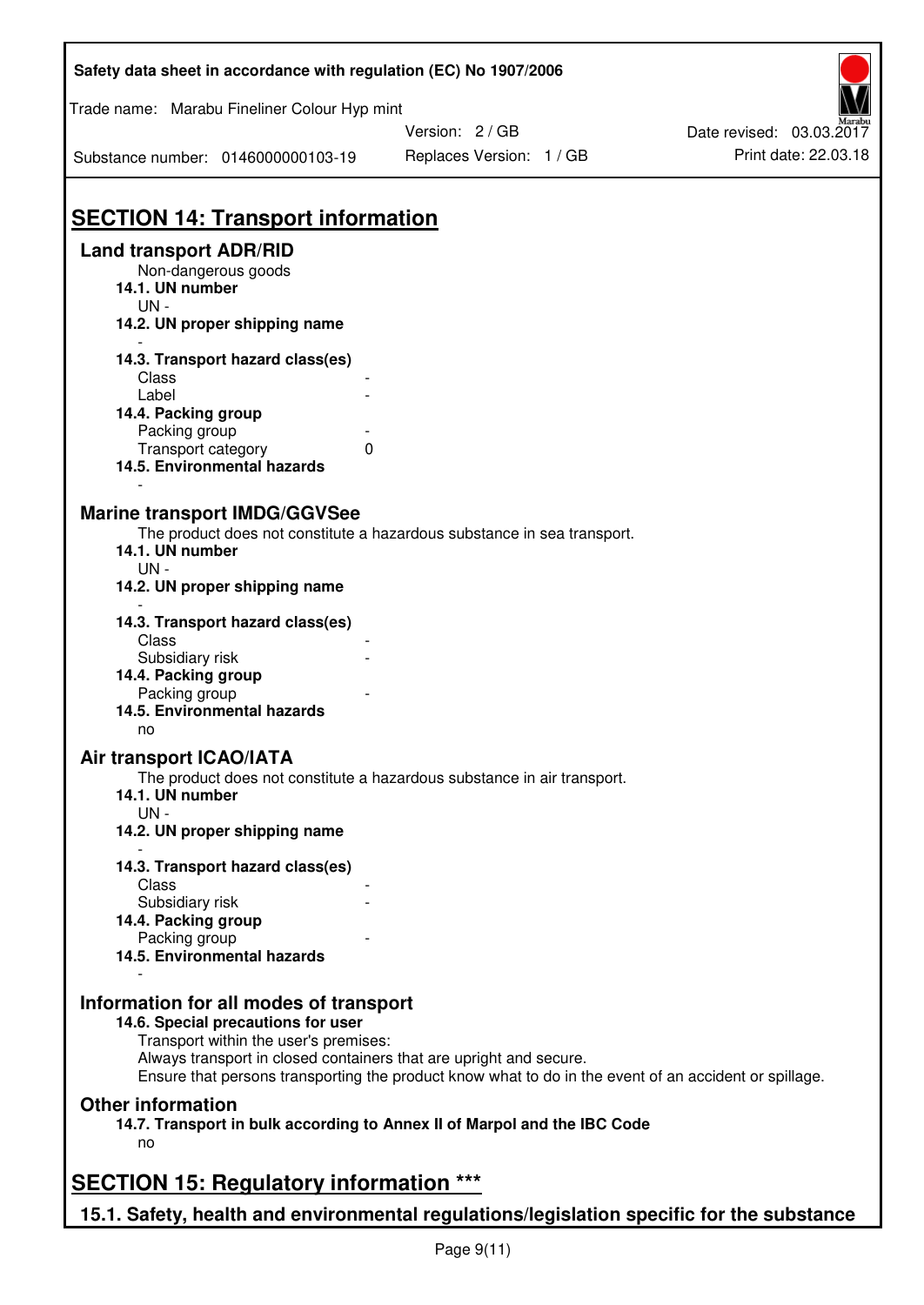| Trade name: Marabu Fineliner Colour Hyp mint                                                                                                                                                                                                                                                                                                                                                                                                                      |                                                       |                          |                                                                                                                                                                                                                                                                                                           |
|-------------------------------------------------------------------------------------------------------------------------------------------------------------------------------------------------------------------------------------------------------------------------------------------------------------------------------------------------------------------------------------------------------------------------------------------------------------------|-------------------------------------------------------|--------------------------|-----------------------------------------------------------------------------------------------------------------------------------------------------------------------------------------------------------------------------------------------------------------------------------------------------------|
|                                                                                                                                                                                                                                                                                                                                                                                                                                                                   | Version: 2 / GB                                       |                          | Date revised: 03.03.2017                                                                                                                                                                                                                                                                                  |
| Substance number: 0146000000103-19                                                                                                                                                                                                                                                                                                                                                                                                                                |                                                       | Replaces Version: 1 / GB | Print date: 22.03.18                                                                                                                                                                                                                                                                                      |
| or mixture                                                                                                                                                                                                                                                                                                                                                                                                                                                        |                                                       |                          |                                                                                                                                                                                                                                                                                                           |
| <b>VOC ***</b>                                                                                                                                                                                                                                                                                                                                                                                                                                                    |                                                       |                          |                                                                                                                                                                                                                                                                                                           |
| VOC (EU)                                                                                                                                                                                                                                                                                                                                                                                                                                                          | $\mathbf{0}$                                          | $\%$                     |                                                                                                                                                                                                                                                                                                           |
| <b>Other information</b>                                                                                                                                                                                                                                                                                                                                                                                                                                          |                                                       |                          |                                                                                                                                                                                                                                                                                                           |
| All components are contained in the TSCA inventory or exempted.<br>All components are contained in the AICS inventory.<br>All components are contained in the PICCS inventory.<br>All components are contained in the DSL inventory.<br>All components are contained in the IECSC inventory.<br>All components are contained in the NZIOC inventory.<br>All components are contained in the ENCS inventory.<br>All components are contained in the ECL inventory. |                                                       |                          |                                                                                                                                                                                                                                                                                                           |
| 15.2. Chemical safety assessment<br>For this preparation a chemical safety assessment has not been carried out.                                                                                                                                                                                                                                                                                                                                                   |                                                       |                          |                                                                                                                                                                                                                                                                                                           |
| <b>SECTION 16: Other information</b>                                                                                                                                                                                                                                                                                                                                                                                                                              |                                                       |                          |                                                                                                                                                                                                                                                                                                           |
| <b>Hazard statements listed in Chapter 3</b>                                                                                                                                                                                                                                                                                                                                                                                                                      |                                                       |                          |                                                                                                                                                                                                                                                                                                           |
| H301                                                                                                                                                                                                                                                                                                                                                                                                                                                              | Toxic if swallowed.                                   |                          |                                                                                                                                                                                                                                                                                                           |
| H302                                                                                                                                                                                                                                                                                                                                                                                                                                                              | Harmful if swallowed.                                 |                          |                                                                                                                                                                                                                                                                                                           |
| H311                                                                                                                                                                                                                                                                                                                                                                                                                                                              | Toxic in contact with skin.                           |                          |                                                                                                                                                                                                                                                                                                           |
| H312                                                                                                                                                                                                                                                                                                                                                                                                                                                              | Harmful in contact with skin.                         |                          |                                                                                                                                                                                                                                                                                                           |
| H314                                                                                                                                                                                                                                                                                                                                                                                                                                                              | Causes severe skin burns and eye damage.              |                          |                                                                                                                                                                                                                                                                                                           |
| H315                                                                                                                                                                                                                                                                                                                                                                                                                                                              | Causes skin irritation.                               |                          |                                                                                                                                                                                                                                                                                                           |
| H317                                                                                                                                                                                                                                                                                                                                                                                                                                                              | May cause an allergic skin reaction.                  |                          |                                                                                                                                                                                                                                                                                                           |
| H318                                                                                                                                                                                                                                                                                                                                                                                                                                                              | Causes serious eye damage.                            |                          |                                                                                                                                                                                                                                                                                                           |
| H331                                                                                                                                                                                                                                                                                                                                                                                                                                                              | Toxic if inhaled.                                     |                          |                                                                                                                                                                                                                                                                                                           |
| H335                                                                                                                                                                                                                                                                                                                                                                                                                                                              | May cause respiratory irritation.                     |                          |                                                                                                                                                                                                                                                                                                           |
| H373                                                                                                                                                                                                                                                                                                                                                                                                                                                              |                                                       |                          | May cause damage to organs through prolonged or repeated exposure:                                                                                                                                                                                                                                        |
| H400                                                                                                                                                                                                                                                                                                                                                                                                                                                              | Very toxic to aquatic life.                           |                          |                                                                                                                                                                                                                                                                                                           |
| H410                                                                                                                                                                                                                                                                                                                                                                                                                                                              | Very toxic to aquatic life with long lasting effects. |                          |                                                                                                                                                                                                                                                                                                           |
| <b>CLP categories listed in Chapter 3</b>                                                                                                                                                                                                                                                                                                                                                                                                                         |                                                       |                          |                                                                                                                                                                                                                                                                                                           |
| Acute Tox. 3                                                                                                                                                                                                                                                                                                                                                                                                                                                      | Acute toxicity, Category 3                            |                          |                                                                                                                                                                                                                                                                                                           |
| Acute Tox. 4<br>Aquatic Acute 1                                                                                                                                                                                                                                                                                                                                                                                                                                   | Acute toxicity, Category 4                            |                          |                                                                                                                                                                                                                                                                                                           |
| Aquatic Chronic 1                                                                                                                                                                                                                                                                                                                                                                                                                                                 |                                                       |                          | Hazardous to the aquatic environment, acute, Category 1<br>Hazardous to the aquatic environment, chronic, Category 1                                                                                                                                                                                      |
| Eye Dam. 1                                                                                                                                                                                                                                                                                                                                                                                                                                                        | Serious eye damage, Category 1                        |                          |                                                                                                                                                                                                                                                                                                           |
| Skin Corr. 1B                                                                                                                                                                                                                                                                                                                                                                                                                                                     | Skin corrosion, Category 1B                           |                          |                                                                                                                                                                                                                                                                                                           |
| Skin Irrit. 2                                                                                                                                                                                                                                                                                                                                                                                                                                                     | Skin irritation, Category 2                           |                          |                                                                                                                                                                                                                                                                                                           |
| Skin Sens. 1                                                                                                                                                                                                                                                                                                                                                                                                                                                      | Skin sensitization, Category 1                        |                          |                                                                                                                                                                                                                                                                                                           |
| STOT RE 2                                                                                                                                                                                                                                                                                                                                                                                                                                                         |                                                       |                          | Specific target organ toxicity - repeated exposure, Category 2                                                                                                                                                                                                                                            |
| STOT SE3                                                                                                                                                                                                                                                                                                                                                                                                                                                          |                                                       |                          | Specific target organ toxicity - single exposure, Category 3                                                                                                                                                                                                                                              |
| <b>Supplemental information</b>                                                                                                                                                                                                                                                                                                                                                                                                                                   |                                                       |                          |                                                                                                                                                                                                                                                                                                           |
| guarantee for any specific product properties and shall not establish a legally valid relationship.                                                                                                                                                                                                                                                                                                                                                               |                                                       |                          | Relevant changes compared with the previous version of the safety data sheet are marked with: ***<br>This information is based on our present state of knowledge. However, it should not constitute a<br>The information in this Safety Data Sheet is based on the present state of knowledge and current |
| legislation.<br>construed as any guarantee of technical performance or suitability for particular applications.<br>to the supplier and obtaining written handling instructions.                                                                                                                                                                                                                                                                                   |                                                       |                          | It provides guidance on health, safety and environmental aspects of the product and should not be<br>The product should not be used for purposes other than those shown in Section 1 without first referring                                                                                              |
|                                                                                                                                                                                                                                                                                                                                                                                                                                                                   |                                                       |                          | As the specific conditions of use of the product are outside the supplier's control, the user is responsible                                                                                                                                                                                              |
| for ensuring that the requirements of relevant legislation are complied with.                                                                                                                                                                                                                                                                                                                                                                                     |                                                       |                          |                                                                                                                                                                                                                                                                                                           |
|                                                                                                                                                                                                                                                                                                                                                                                                                                                                   |                                                       |                          | The information contained in this safety data sheet does not constitute the user's own assessment of                                                                                                                                                                                                      |